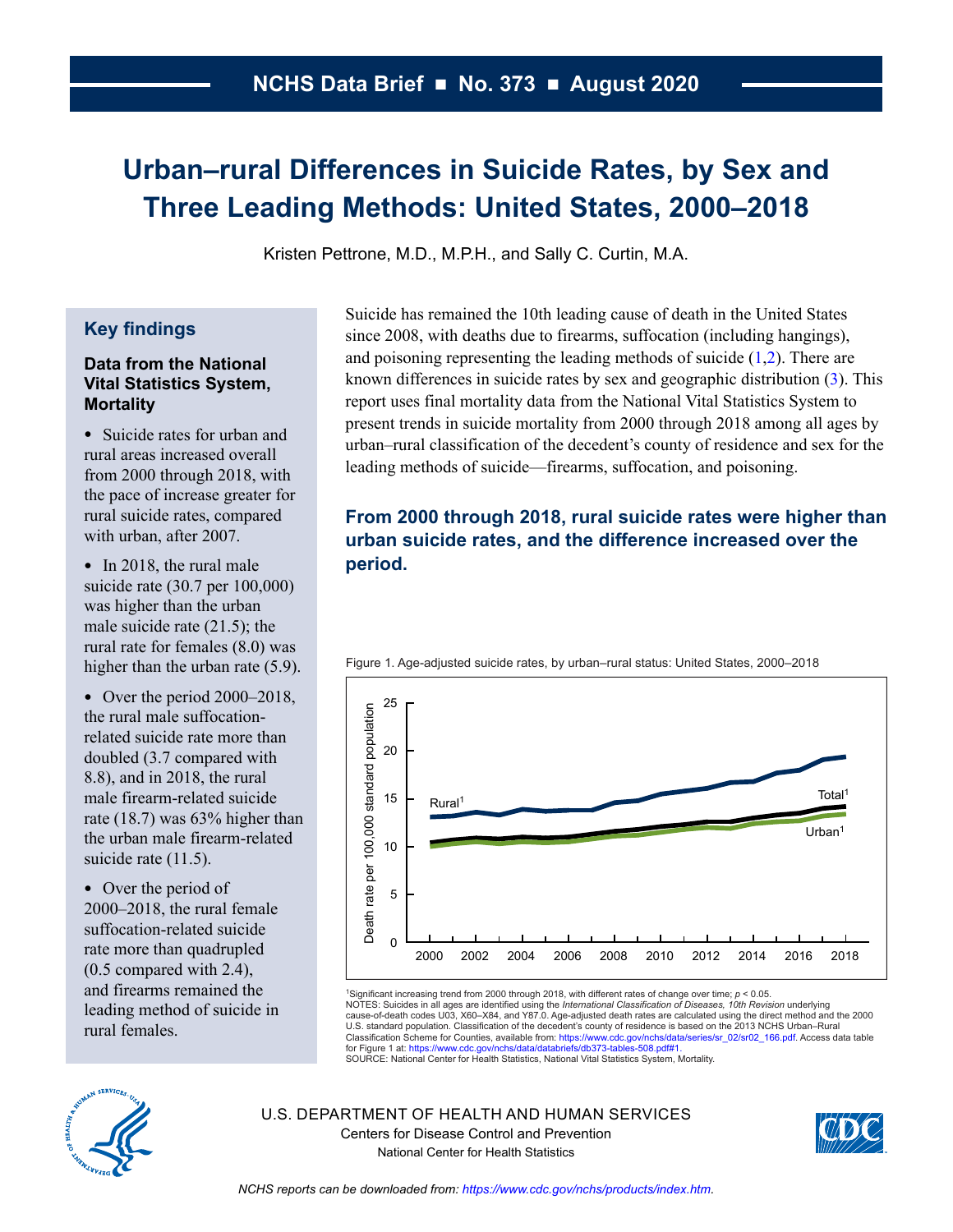- Rural suicide rates increased  $48\%$  from  $2000$  (13.1 per 100,000) through 2018 (19.4), with greater annual percentage increases after 2007 (1% annually from 2000 to 2007; 3% annually from 2007 through 2018) ([Figure 1\)](#page-0-0).
- Urban suicide rates increased 34% from 2000 (10.0) through 2018 (13.4), with greater annual percentage increases after 2006 (1% annually from 2000 to 2006; 2% annually from 2006 through 2018).

### **For both males and females, the difference in suicide rates between rural and urban areas widened over the 2000 through 2018 period.**

- For males, rural suicide rates remained stable from 2000 to 2007, then increased 34% from 2007 (22.9 per 100,000) through 2018 (30.7), while urban suicide rates increased 17% between 2006 (17.2) and 2016 (20.1), and then did not change significantly through 2018 (21.5) (Figure 2).
- For females, rural suicide rates nearly doubled over the 2000 through 2018 period (from 4.2 to 8.0), whereas urban suicide rates increased 51% from 2000 through 2015 (from 3.9 to 5.9), and then remained stable.
- In both urban and rural areas, suicide rates for males were higher than for females; in urban areas, the male rate in 2018 was 3.6 times higher than the female rate (21.5 compared with 5.9), and in rural areas, was 3.8 times higher (30.7 compared with 8.0).



Figure 2. Age-adjusted suicide rates, by sex and urban–rural status: United States, 2000–2018

1Stable trend from 2000 to 2007; significant increasing trend from 2007 through 2018; ρ < 0.05.<br><sup>2</sup>Stable trend from 2000 to 2005; significant increasing trend from 2005 to 2016; stable trend from 2016 through 2018; ρ < 0

<sup>4</sup>Significant increasing trend from 2000 to 2015, with different rates of change over time; stable trend from 2015 through 2018, *p* < 0.05.<br>NOTES: Suicides in all ages are identified using the *International Classificati* Y87.0. Age-adjusted death rates are calculated using the direct method and the 2000 U.S. standard population. Classification of the decedent's county of residence is based on the 2013 NCHS Urban–Rural Classification Scheme for Counties, available from: [https://www.cdc.gov/nchs/data/series/sr\\_02/sr02\\_166.pdf.](https://www.cdc.gov/nchs/data/series/sr_02/sr02_166.pdf)<br>Access data table for Figure 2 at: https://www.cdc.gov/nchs/data/ SOURCE: National Center for Health Statistics, National Vital Statistics System, Mortality.

<sup>&</sup>lt;sup>3</sup>Significant increasing trend from 2000 through 2018;  $p < 0.05$ .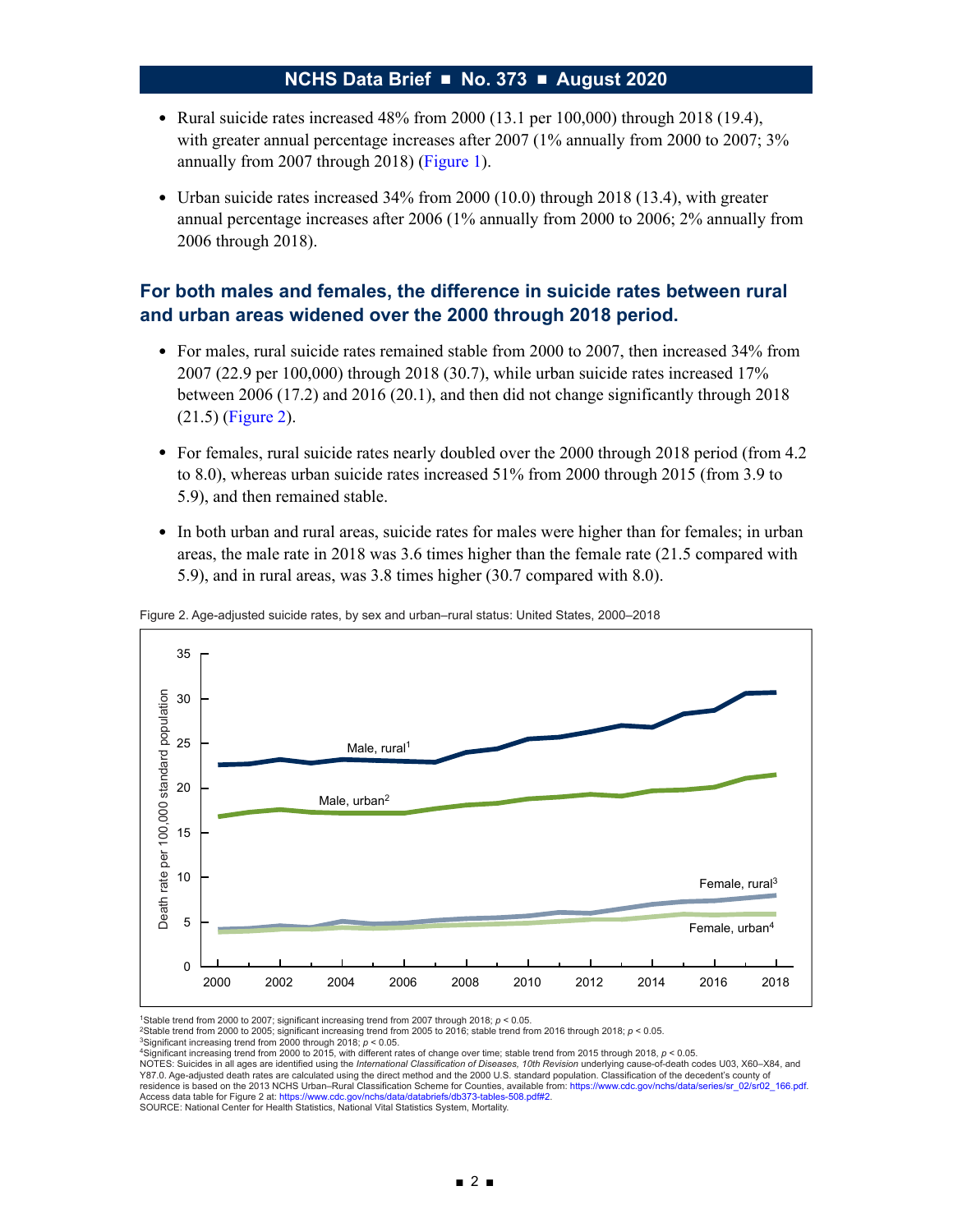# **For males, rural firearm-related suicides rates remained higher than urban rates over the 2000 through 2018 period, while suffocation-related suicide rates increased the most in both urban and rural areas.**

- For males, firearms were the leading method in both rural and urban areas, with rates in both areas increasing 24% from 2006 through 2018 (15.1 per 100,000 compared with 18.7 for rural; 9.3 compared with 11.5 for urban) (Figure 3).
- Suffocation-related suicide rates for males in both rural and urban areas increased steadily over the 2000–2018 period, more than doubling in rural areas (3.7 compared with 8.8) and increasing 85% in urban areas (3.4 compared with 6.3).
- Poisoning-related suicide rates for males were similar in rural and urban areas and decreased from 2000 through 2018 in rural areas (2.2 compared with 2.0) and from 2010 through 2018 in urban areas (2.3 compared with 1.9).
- In 2000, the firearm-related suicide rate for rural males was 57% higher than the urban rate (15.9 compared with 10.1), and this difference increased to 63% in 2018 (18.7 compared with 11.5).





1Stable trend from 2000 to 2006; significant increasing trend from 2006 through 2018; *p* < 0.05.

<sup>2</sup>Significant decreasing trend from 2000 to 2006; significant increasing trend from 2006 through 2018; *p* < 0.05.<br><sup>3</sup>Significant increasing trend from 2000 through 2018, with different rates of change over time; *p* < 0.

4Significant increasing trend from 2000 through 2018; *p* < 0.05. 5Significant increasing trend from 2000 to 2010; significant decreasing trend from 2010 through 2018; *p* < 0.05.

<sup>6</sup>Significant decreasing trend from 2000 through 2018; *p* < 0.05.

NOTES: Suicides in all ages are identified using the *International Classification of Diseases, 10th Revision* underlying cause-of-death codes U03, X60–X84, and Y87.0. Age-adjusted death rates are calculated using the direct method and the 2000 U.S. standard population. Classification of the decedent's county of residence is based on the 2013 NCHS Urban–Rural Classification Scheme for Counties, available from: [https://www.cdc.gov/nchs/data/series/sr\\_02/sr02\\_166.pdf](https://www.cdc.gov/nchs/data/series/sr_02/sr02_166.pdf). Access data table for Figure 3 at:<https://www.cdc.gov/nchs/data/databriefs/db373-tables-508.pdf#3>. SOURCE: National Center for Health Statistics, National Vital Statistics System, Mortality.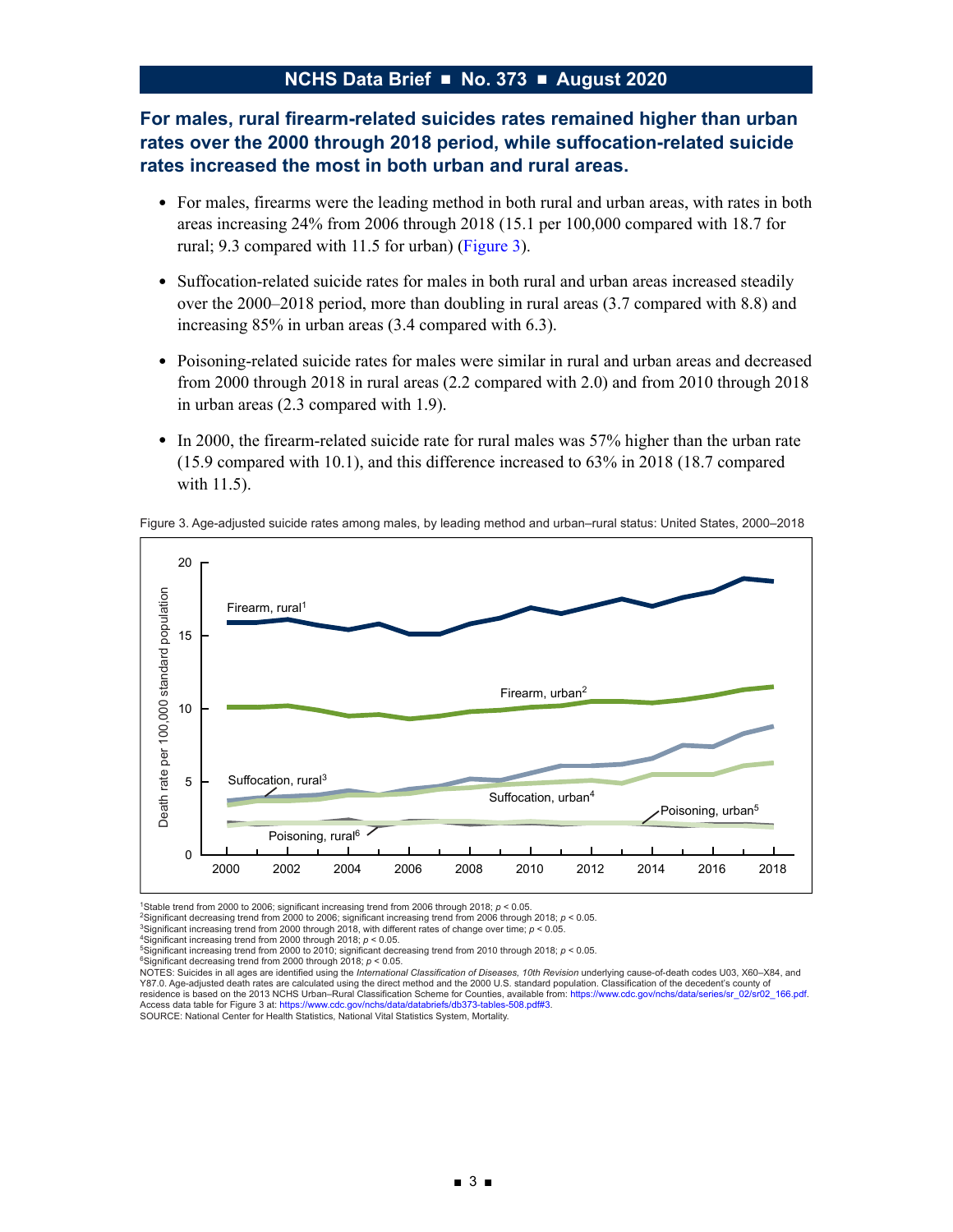## **For females, rural firearm-related suicide rates remained higher than urban rates over the 2000 through 2018 period, while suffocation rates in rural areas experienced the highest rate of increase.**

- For females in rural areas, firearms were the leading method of suicide and increased 58% from 2000 (1.9 per 100,000) through 2014 (3.0), and then remained stable through 2018. For females in urban areas, firearm-related suicide increased 42% from 2005 (1.2) through 2018 (1.7) (Figure 4).
- Rural suffocation-related suicide rates for females increased steadily over the period and were more than 4 times higher in 2018 (2.4) than in 2000 (0.5). Urban suffocation-related suicide rates more than doubled from 2000 (0.7) through 2018 (1.9) and passed poisoning to become the leading method in urban areas in 2018.
- While rural and urban female poisoning-related suicide rates were similar and increased from 2000 through 2015, the rate in urban areas declined 15% between 2015 (2.0) and 2018 (1.7). The observed decline in rural areas from 2016 through 2018 was not statistically significant.





1Significant increasing trend from 2000 to 2014, with different rates of change over time; stable trend from 2014 through 2018; *p* < 0.05. 2Significant increasing trend from 2000 to 2016, with different rates of change over time; significant decreasing trend from 2016 through 2018; *p* < 0.05.

<sup>3</sup>Significant increasing trend from 2000 through 2018; *p* < 0.05.<br><sup>4</sup>Significant decreasing trend from 2000 to 2006; significant increasing trend from 2006 through 2018; *p* < 0.05.

NOTES: Suicides in all ages are identified using the *International Classification of Diseases, 10th Revision* underlying cause-of-death codes U03, X60–X84, and Y87.0. Age-adjusted death rates are calculated using the direct method and the 2000 U.S. standard population. Classification of the decedent's county of residence is based on the 2013 NCHS Urban–Rural Classification Scheme for Counties, available from: [https://www.cdc.gov/nchs/data/series/sr\\_02/sr02\\_166.pdf.](https://www.cdc.gov/nchs/data/series/sr_02/sr02_166.pdf) Access data table for Figure 4 at: [https://www.cdc.gov/nchs/data/databriefs/db373-tables-508.pdf#4.](https://www.cdc.gov/nchs/data/databriefs/db373-tables-508.pdf#4)<br>SOURCE: National Center for Health Statistics, National Vital Statistics System, Mortality.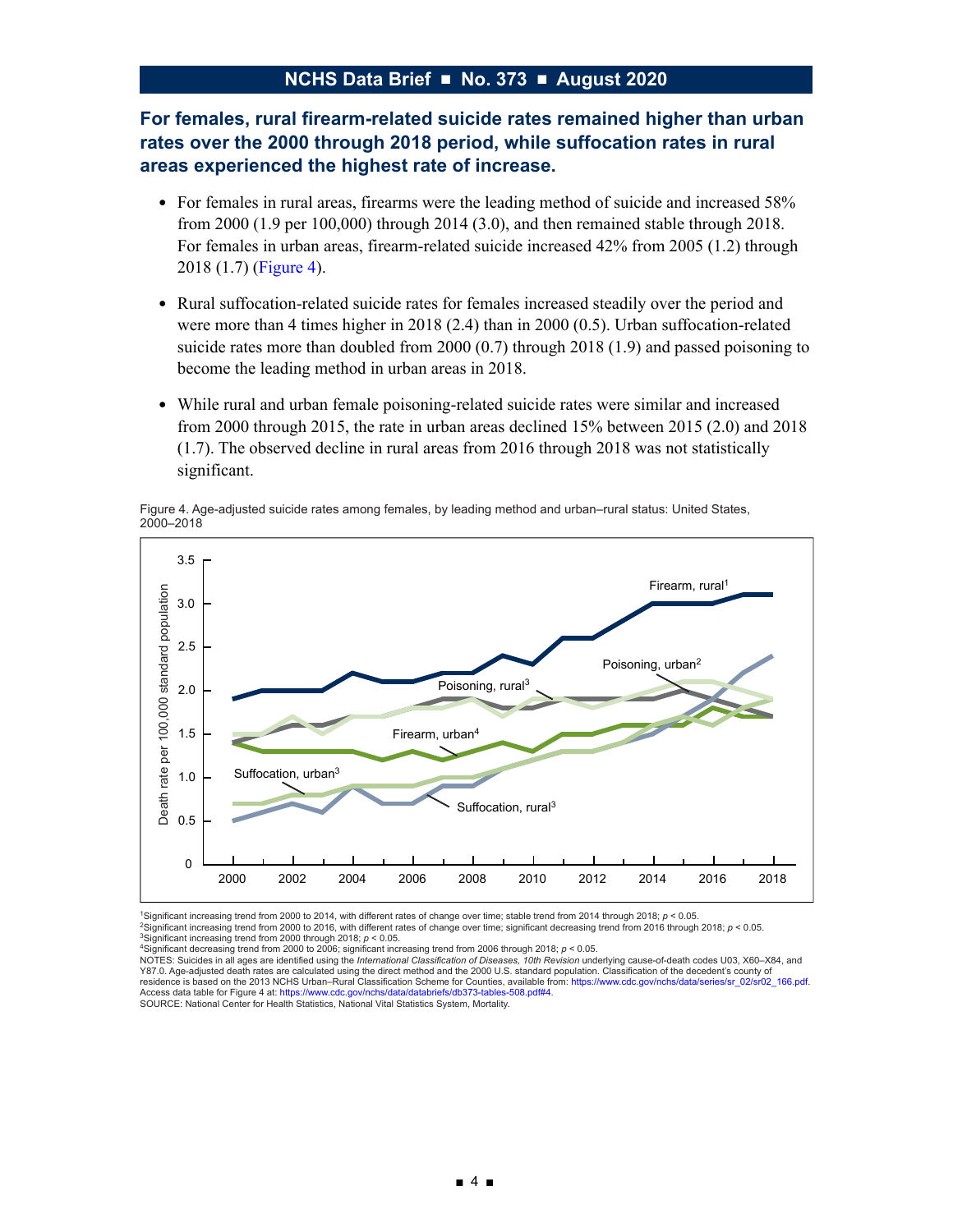#### **Summary**

In 2018, suicide was the 10th leading cause of death [\(4\)](#page-6-3). Sex and urban–rural disparities in methods of suicide may inform targeted suicide prevention strategies. From 2000 through 2018, differences in suicide rates between rural and urban areas increased. Rural suicide rates increased 48% from 2000 through 2018 compared with a 34% urban rate increase. In rural and urban areas, suicide rates for males remained higher than for females. The rural male suicide rate was 3.8 times higher than the female rate in 2018, and the urban male suicide rate was 3.6 times higher than the female rate. The rural male suicide rate increased 34% from 2007 through 2018 compared with a 17% urban rate increase. The rural female suicide rate nearly doubled from 2000 through 2018 compared with a 51% urban rate increase.

Of the three leading methods of suicide, firearm-related suicide remained the leading method in 2018 among rural males and females [\(2\)](#page-6-1). The rural firearm-related suicide rate was 63% higher than the urban rate for males and 82% higher for females. Over the 2000 through 2018 period, suffocation-related suicides had the greatest rate of increase, more than doubling in rural areas for males and quadrupling in rural areas for females. By 2018, suffocation was the leading method of suicide for females in urban areas. Poisoning-related suicides decreased overall from 2000 through 2018 for males in both urban and rural areas and from 2015 through 2018 for females in urban areas.

### **Definitions**

Firearms: Includes handguns, rifles, shotguns or other large firearms, or other unspecified firearms.

Poisoning: Includes overdose of medicinal (such as opioids or sedatives) and nonmedicinal substances (such as gases or other toxic materials).

Suffocation: Includes hanging, strangulation, or other means resulting in oxygen deprivation.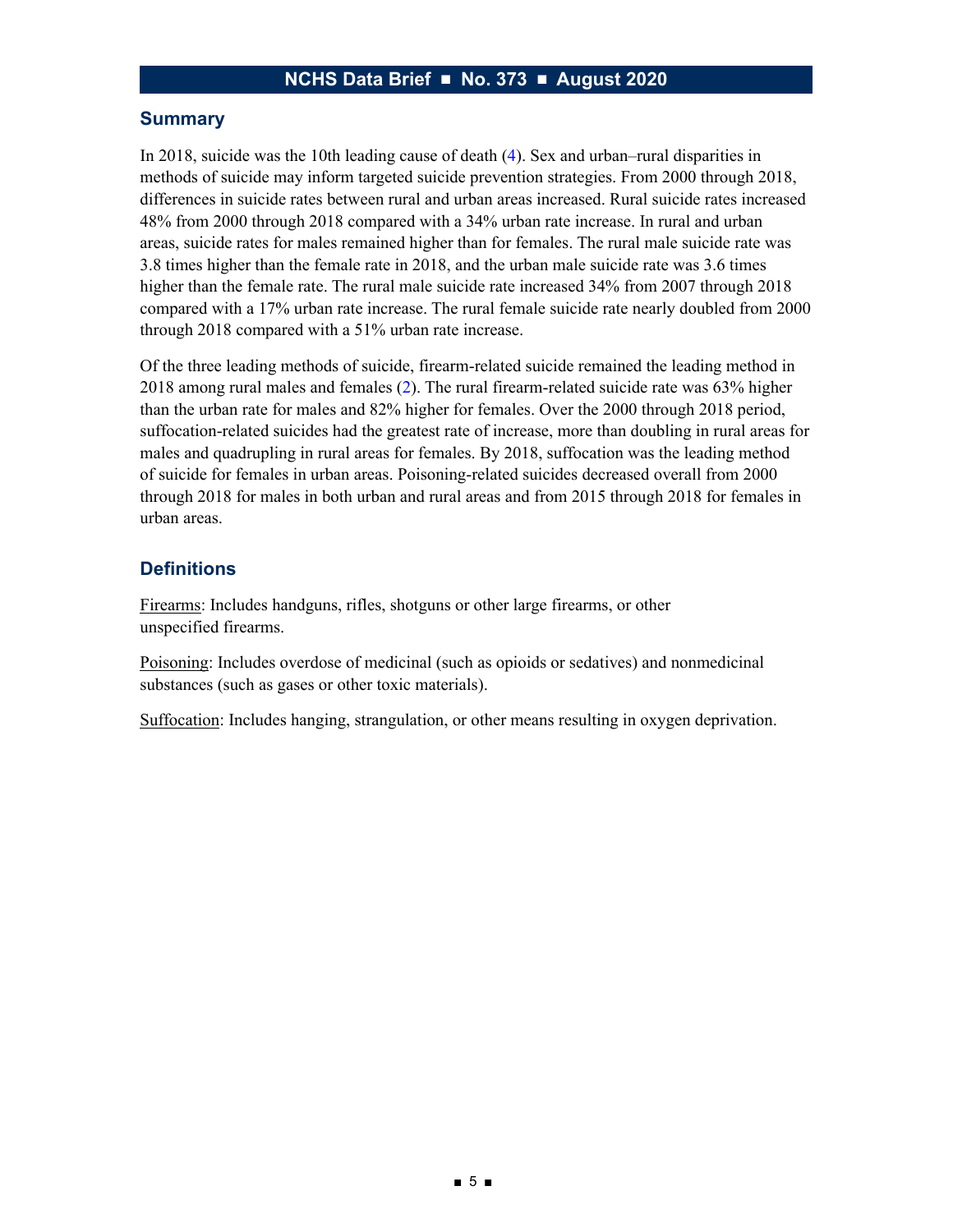#### **Data source and methods**

The National Vital Statistics System's multiple-cause-of-death mortality files for 2000–2018 for all ages were used for the analysis in this report [\(5\)](#page-6-4). *International Classification of Diseases, 10th Revision* (ICD–10) codes were used to identify suicide deaths: U03, X60–84, and Y87.0. Means of suicide deaths were categorized using the underlying cause-of-death ICD–10 codes: firearms  $(X72-X74)$ , suffocation  $(X70)$ , and poisoning  $(X60-X69)$ . Age-adjusted death rates were calculated using the direct method and the 2000 U.S. standard population [\(6\)](#page-6-5).

Urban–rural categorization was based on the 2013 NCHS Urban–Rural Classification Scheme for Counties [\(7\)](#page-6-6). This county-level scheme includes six designations from most urban to most rural: large central metro, large fringe metro, medium metro, small metro, micropolitan, and noncore. For the purposes of this study, urban classification included the four metropolitan categories and rural, the micropolitan and noncore designations. Trends in age-adjusted suicide rates were evaluated using the Joinpoint Regression Program (Version 4.7.0.0) [\(8\)](#page-6-7). Joinpoint uses a least-squares regression analysis to fit a series of joined lines on a log scale. For this study, the minimum number of joints was zero and the maximum number was three. The level of significance for a change in trend was *p* less than or equal to 0.05. Urban-rural rates were compared using a two-sided *z* test with a significance level of 0.05.

#### **About the authors**

Kristen Pettrone is with the Centers for Disease Control and Prevention's Epidemic Intelligence Service, assigned to the National Center for Health Statistics (NCHS), Division of Vital Statistics. Sally C. Curtin is with NCHS' Division of Vital Statistics.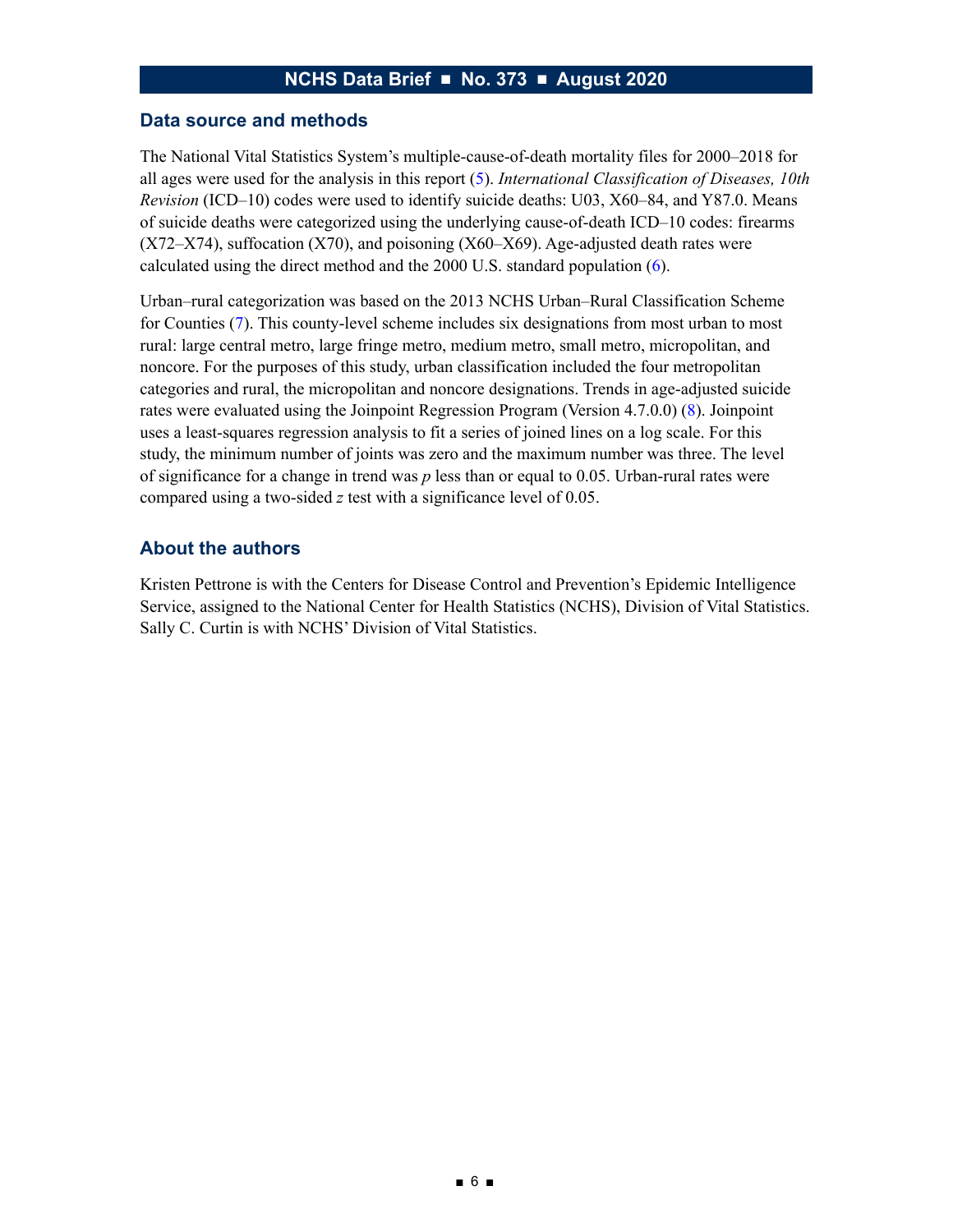#### **References**

<span id="page-6-0"></span>1. Hedegaard H, Curtin SC, Warner M. Suicide mortality in the United States, 1999–2017. NCHS Data Brief, no 330. Hyattsville, MD: National Center for Health Statistics. 2018.

<span id="page-6-1"></span>2. Hedegaard H, Curtin SC, Warner M. Suicide rates in the United States continue to increase. NCHS Data Brief, no 309. Hyattsville, MD: National Center for Health Statistics. 2018.

<span id="page-6-2"></span>3. Ivey-Stephenson AZ, Crosby AE, Jack SPD, Haileyesus T, Kresnow-Sedacca M. Suicide trends among and within urbanization levels by sex, race/ethnicity, age group, and mechanism of death—United States, 2001–2015. MMWR Surveill Summ 66(18):1–16. 2017. Available from: [https://www.cdc.gov/mmwr/volumes/66/ss/pdfs/ss6618.pdf.](https://www.cdc.gov/mmwr/volumes/66/ss/pdfs/ss6618.pdf)

<span id="page-6-3"></span>4. Centers for Disease Control and Prevention. WISQARS. Ten leading causes of death by age group. Available from: [https://webappa.cdc.gov/sasweb/ncipc/leadcause.html.](https://webappa.cdc.gov/sasweb/ncipc/leadcause.html)

<span id="page-6-4"></span>5. National Center for Health Statistics. Mortality multiple cause files. 2018. Available from: [https://www.cdc.gov/nchs/data\\_access/vitalstatsonline.htm#Mortality\\_Multiple](https://www.cdc.gov/nchs/data_access/vitalstatsonline.htm#Mortality_Multiple).

<span id="page-6-5"></span>6. Anderson RN, Rosenberg HM. Age standardization of death rates: Implementation of the year 2000 standard. National Vital Statistics Reports; vol 47 no 3. Hyattsville, MD: National Center for Health Statistics. 1998.

<span id="page-6-6"></span>7. Ingram DD, Franco SJ. 2013 NCHS urban–rural classification scheme for counties. National Center for Health Statistics. Vital Health Stat 2(166). 2014.

<span id="page-6-7"></span>8. National Cancer Institute. Joinpoint Regression Program (Version 4.3.1.0) [computer software]. 2016.